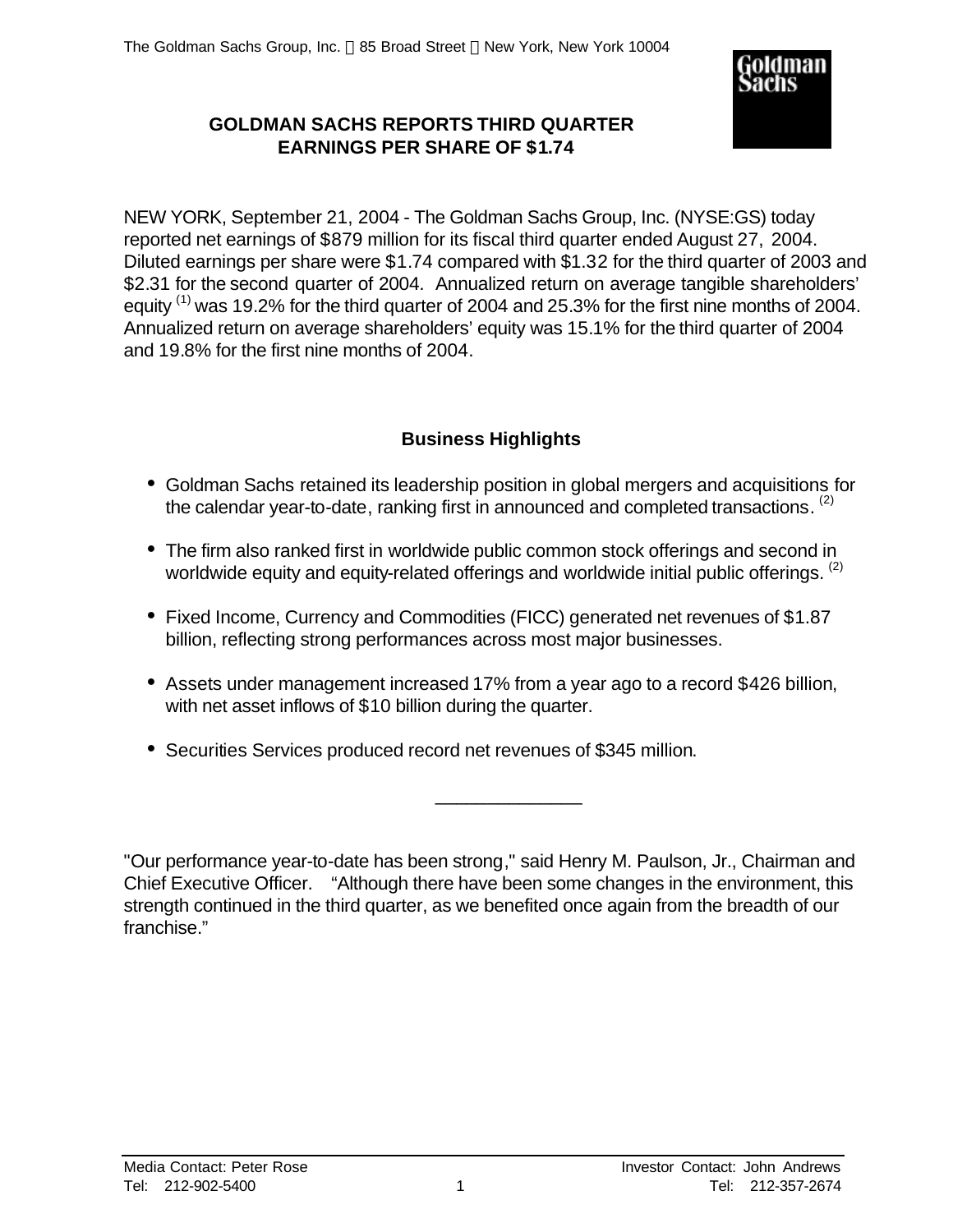## **Net Revenues**

## **Investment Banking**

Net revenues in Investment Banking were \$890 million compared with \$687 million for the third quarter of 2003 and \$953 million for the second quarter of 2004. Net revenues in Financial Advisory were \$451 million compared with \$304 million for the same period last year, primarily reflecting an increase in industry-wide completed mergers and acquisitions. Net revenues in the firm's Underwriting business were \$439 million compared with \$383 million for the same 2003 period, due to higher net revenues from debt new issuances and equity underwriting activity, partially offset by lower net revenues from convertible issuances. The firm's investment banking backlog declined during the quarter*.*

# **Trading and Principal Investments**

Net revenues in Trading and Principal Investments were \$2.70 billion, 15% above the third quarter of 2003 and 26% below the second quarter of 2004. The decline compared with the second quarter of 2004 was primarily due to changes in the fair value of the firm's investment in the convertible preferred stock of Sumitomo Mitsui Financial Group, Inc. (SMFG).

Net revenues in FICC were \$1.87 billion compared with \$879 million for the third quarter of 2003. The increase was primarily driven by strong results in mortgages, commodities, credit products and interest rate products. Results in currencies were only slightly higher than the difficult third quarter of 2003. Despite a flattening yield curve in the quarter, customer-driven activity in FICC remained generally strong, particularly in commodities, where energy prices generally rose.

Net revenues in Equities of \$910 million decreased 17% compared with the third quarter of 2003, as the business operated in a less favorable environment, generally characterized by flat to declining equity prices, further reductions in market volatility and lower customerdriven activity. Results in the firm's principal strategies business  $^{(3)}$  declined across most sectors compared with the third quarter of 2003. In addition, net revenues in the firm's equities products group<sup>(4)</sup> were lower in both shares and derivatives.

Principal Investments recorded negative net revenues of \$79 million, primarily due to an unrealized loss of \$245 million (as compared with a \$561 million unrealized gain in the second quarter of 2004) related to the firm's investment in the convertible preferred stock of SMFG, partially offset by gains from other corporate and real estate principal investments.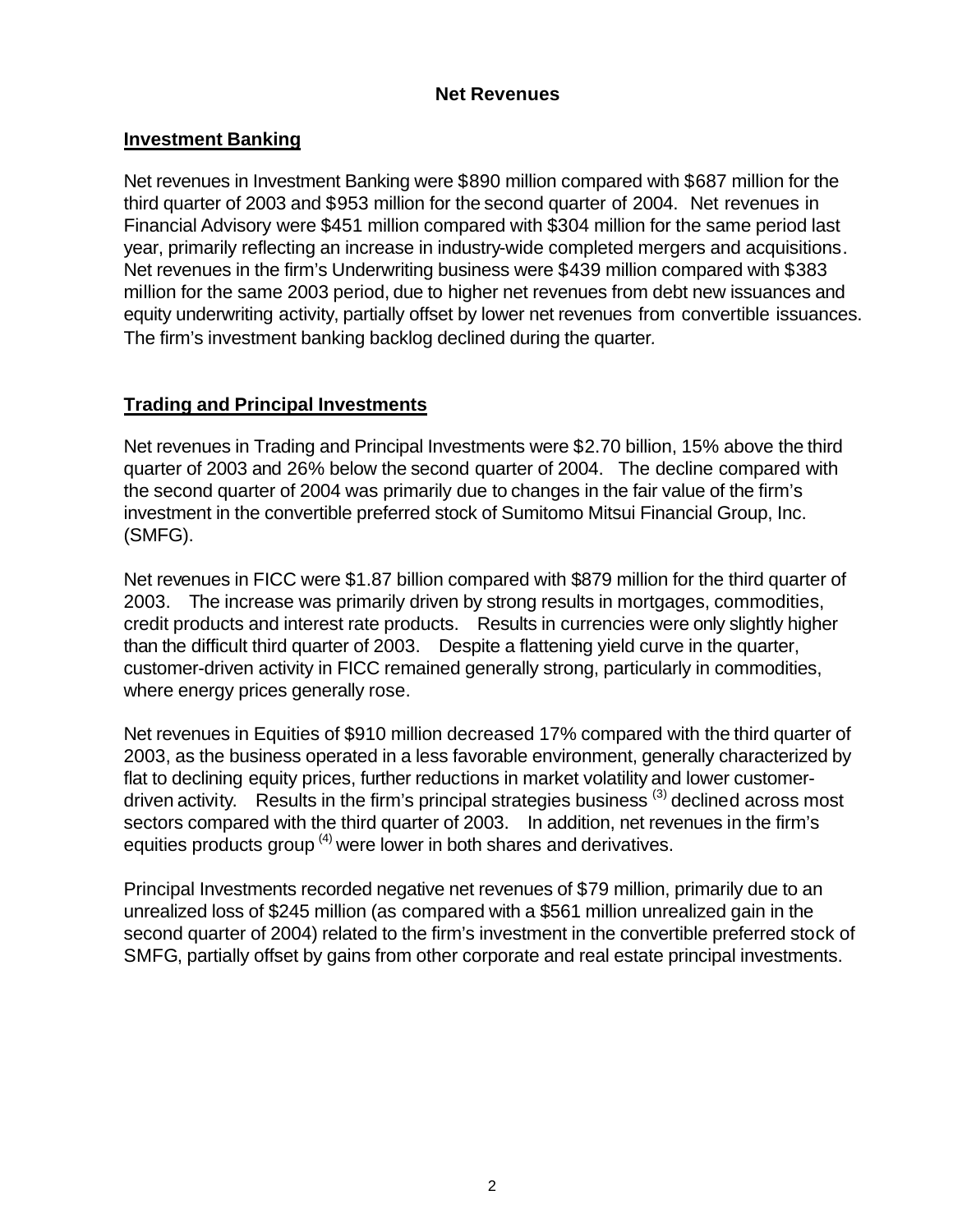## **Asset Management and Securities Services**

Net revenues in Asset Management and Securities Services were \$941 million, 23% above the third quarter of 2003 and essentially unchanged as compared with the second quarter of 2004.

Asset Management net revenues of \$596 million increased 24% compared with last year's third quarter, primarily due to higher average assets under management. During the quarter, assets under management increased \$11 billion, reflecting net asset inflows of \$10 billion across alternative investment, money market and fixed income assets, as well as market appreciation of \$1 billion.

Securities Services net revenues of \$345 million increased 21% compared with the third quarter of 2003, primarily due to significantly higher customer balances in the firm's securities lending and margin lending businesses.

## **Expenses**

Operating expenses were \$3.24 billion, 15% higher than the third quarter of 2003 and 14% lower than the second quarter of 2004.

Compensation and benefits expenses of \$2.26 billion increased 19% compared with the same period last year, commensurate with higher net revenues. The ratio of compensation and benefits to net revenues was 50% for the first nine months of 2004, consistent with the first nine months of 2003. Employment levels increased 4% during the quarter and 4% compared with the end of 2003.

Non-compensation-related expenses of \$968 million increased 8% compared with the same period last year, primarily due to higher professional services and other expenses, principally reflecting higher legal and consulting fees.

The effective income tax rate was 32.3% for the first nine months of 2004, essentially unchanged from the first half of 2004 and fiscal year 2003.

## **Capital**

As of August 27, 2004, total capital was \$95.19 billion, consisting of \$23.51 billion in shareholders' equity and \$71.68 billion in long-term debt. <sup>(5)</sup> Book value per share was \$48.08 based on common shares outstanding, including restricted stock units granted to employees with no future service requirements, of 489.1 million at period end. Tangible book value per share was \$38.09. <sup>(1)</sup>

The firm repurchased 4.8 million shares of its common stock during the quarter at an average price of \$89.71 per share. The remaining share authorization under the firm's existing common stock repurchase program is 12.0 million shares.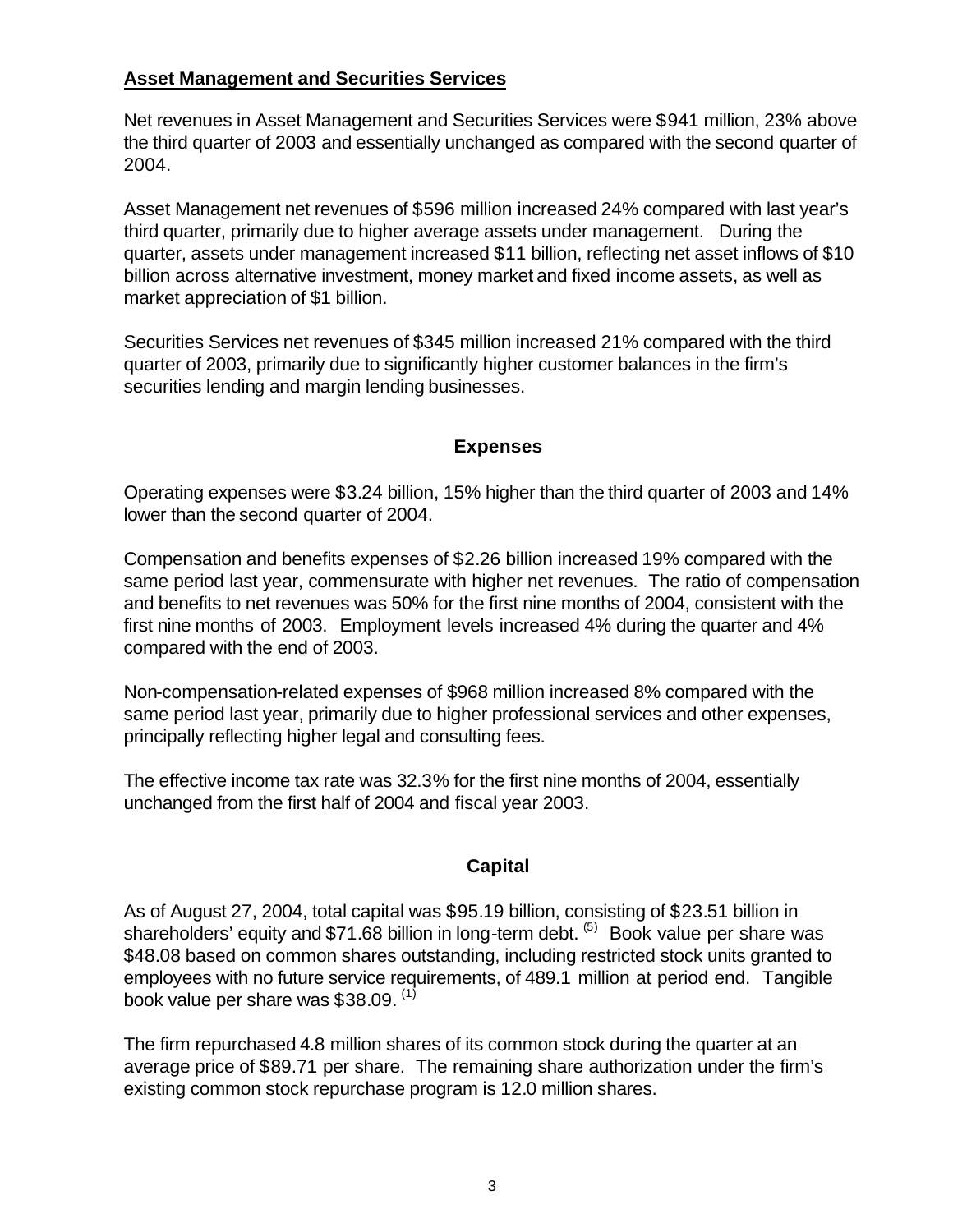## **Dividend**

The Board of Directors of The Goldman Sachs Group, Inc. declared a dividend of \$0.25 per share to be paid on November 22, 2004 to common shareholders of record on October 25, 2004.

\* \* \*

Goldman Sachs is a leading global investment banking, securities and investment management firm that provides a wide range of services worldwide to a substantial and diversified client base that includes corporations, financial institutions, governments and high net worth individuals. Founded in 1869, it is one of the oldest and largest investment banking firms. The firm is headquartered in New York and maintains offices in London, Frankfurt, Tokyo, Hong Kong and other major financial centers around the world.

### Cautionary Note Regarding Forward-Looking Statements

This press release contains "forward-looking statements." These statements are not historical facts but instead represent only the firm's belief regarding future events, many of which, by their nature, are inherently uncertain and outside of the firm's control. It is possible that the firm's actual results and financial condition may differ, possibly materially, from the anticipated results and financial condition indicated in these forwardlooking statements. For a discussion of some of the risks and important factors that could affect the firm's future results, see "Business – Certain Factors That May Affect Our Business" in the firm's Annual Report on Form 10-K for the fiscal year ended November 28, 2003.

Statements about the firm's investment banking transaction backlog also may constitute forward-looking statements. Such statements are subject to the risk that the terms of these transactions may be modified or that they may not be completed at all; therefore, the net revenues that the firm expects to earn from these transactions may differ, possibly materially, from those currently expected. Important factors that could result in a modification of the terms of a transaction or a transaction not being completed include, in the case of underwriting transactions, a decline in general economic conditions, volatility in the securities markets generally or an adverse development with respect to the issuer of the securities and, in the case of financial advisory transactions, a decline in the securities markets, an adverse development with respect to a party to the transaction or a failure to obtain a required regulatory approval. For a discussion of other important factors that could adversely affect the firm's investment banking transactions, see "Business – Certain Factors That May Affect Our Business" in the firm's Annual Report on Form 10-K for the fiscal year ended November 28, 2003.

## Conference Call

A conference call to discuss the firm's results, outlook and related matters will be held at 11:00 am (ET) today. The call will be open to the public. Members of the public who would like to listen to the conference call should dial 1-888-281-7154 (U.S. domestic) and 1-706-679-5627 (international). The number should be dialed at least 10 minutes prior to the start of the conference call. The conference call will also be accessible as an audio webcast through the Investor Relations section of the firm's Web site,

*http://www.gs.com/our\_firm/investor\_relations/*. There is no charge to access the call. For those unable to listen to the live broadcast, a replay will be available on the firm's Web site or by dialing 1-800-642-1687 (U.S. domestic) or 1-706-645-9291 (international) passcode number 9578741, beginning approximately two hours after the event. Please direct any questions regarding obtaining access to the conference call to Goldman Sachs Investor Relations, via e-mail, at gs-investorrelations@gs.com.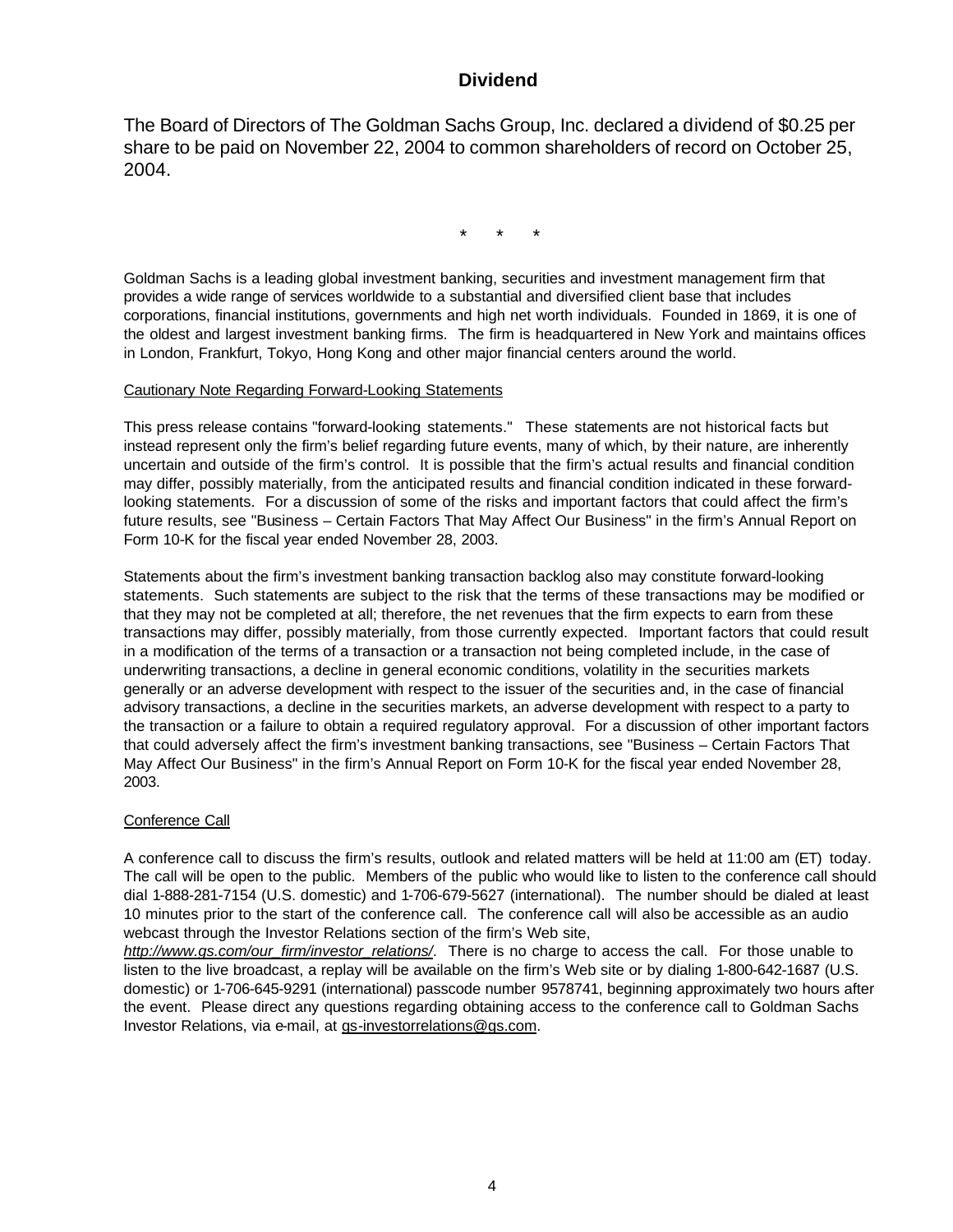#### **Net Revenues (6)**

(unaudited)

|  | (\$ in millions) |  |
|--|------------------|--|
|  |                  |  |

|                                                       | <b>Three Months Ended</b> |                  |    |                 |    | % Change From    |                 |                  |
|-------------------------------------------------------|---------------------------|------------------|----|-----------------|----|------------------|-----------------|------------------|
|                                                       |                           | Aug. 27,<br>2004 |    | May 28,<br>2004 |    | Aug. 29,<br>2003 | May 28,<br>2004 | Aug. 29,<br>2003 |
| <b>Investment Banking</b>                             |                           |                  |    |                 |    |                  |                 |                  |
| <b>Financial Advisory</b>                             | \$                        | 451              | \$ | 513             | \$ | 304              | (12) %          | 48<br>%          |
| <b>Equity Underwriting</b><br>Debt Underwriting       |                           | 218<br>221       |    | 213<br>227      |    | 196<br>187       | 2<br>(3)        | 11<br>18         |
| <b>Total Underwriting</b>                             |                           | 439              |    | 440             |    | 383              |                 | 15               |
| <b>Total Investment Banking</b>                       |                           | 890              |    | 953             |    | 687              | (7)             | 30               |
| <b>Trading and Principal Investments</b>              |                           |                  |    |                 |    |                  |                 |                  |
| <b>FICC</b>                                           |                           | 1,868            |    | 1,892           |    | 879              | (1)             | 113              |
| <b>Equities Trading</b>                               |                           | 302              |    | 351             |    | 441              | (14)            | (32)             |
| <b>Equities Commissions</b>                           |                           | 608              |    | 727             |    | 661              | (16)            | (8)              |
| <b>Total Equities</b>                                 |                           | 910              |    | 1,078           |    | 1,102            | (16)            | (17)             |
| <b>SMFG</b>                                           |                           | (245)            |    | 561             |    | 277              | N.M.            | N.M.             |
| Other Corporate and Real Estate Gains and Losses      |                           | 163              |    | 65              |    | 69               | 151             | 136              |
| Overrides                                             |                           | 3<br>(79)        |    | 31<br>657       |    | 14<br>360        | (90)<br>N.M.    | (79)<br>N.M.     |
| <b>Total Principal Investments</b>                    |                           |                  |    |                 |    |                  |                 |                  |
| <b>Total Trading and Principal Investments</b>        |                           | 2,699            |    | 3,627           |    | 2,341            | (26)            | 15               |
| <b>Asset Management and Securities Services</b>       |                           |                  |    |                 |    |                  |                 |                  |
| Asset Management                                      |                           | 596              |    | 601             |    | 481              | (1)             | 24               |
| <b>Securities Services</b>                            |                           | 345              |    | 330             |    | 284              | 5               | 21               |
| <b>Total Asset Management and Securities Services</b> |                           | 941              |    | 931             |    | 765              | 1               | 23               |
| Total net revenues                                    | \$                        | 4,530            | \$ | 5,511           | \$ | 3,793            | (18)            | 19               |

|                                                                              | <b>Nine Months Ended</b> | % Change From    |                     |
|------------------------------------------------------------------------------|--------------------------|------------------|---------------------|
|                                                                              | Aug. 27,<br>2004         | Aug. 29,<br>2003 | Aug. 29,<br>2003    |
| <b>Investment Banking</b>                                                    |                          |                  |                     |
| <b>Financial Advisory</b>                                                    | \$<br>1,323              | \$<br>899        | 47 %                |
| <b>Equity Underwriting</b><br><b>Debt Underwriting</b>                       | 650<br>633               | 489<br>676       | 33<br>(6)           |
| <b>Total Underwriting</b>                                                    | 1,283                    | 1,165            | 10                  |
| <b>Total Investment Banking</b>                                              | 2,606                    | 2,064            | 26                  |
| <b>Trading and Principal Investments</b>                                     |                          |                  |                     |
| <b>FICC</b>                                                                  | 5,863                    | 4,460            | 31                  |
| <b>Equities Trading</b><br><b>Equities Commissions</b>                       | 1,599<br>2,049           | 1,236<br>1,880   | 29<br>9             |
| <b>Total Equities</b>                                                        | 3.648                    | 3,116            | 17                  |
| <b>SMFG</b><br>Other Corporate and Real Estate Gains and Losses<br>Overrides | 517<br>330<br>90         | 120<br>89<br>36  | N.M.<br>N.M.<br>150 |
| <b>Total Principal Investments</b>                                           | 937                      | 245              | N.M.                |
| <b>Total Trading and Principal Investments</b>                               | 10,448                   | 7,821            | 34                  |
| <b>Asset Management and Securities Services</b>                              |                          |                  |                     |
| Asset Management                                                             | 1,958                    | 1,340            | 46                  |
| <b>Securities Services</b>                                                   | 957                      | 740              | 29                  |
| <b>Total Asset Management and Securities Services</b>                        | 2,915                    | 2,080            | 40                  |
| Total net revenues                                                           | \$<br>15,969             | \$<br>11,965     | 33                  |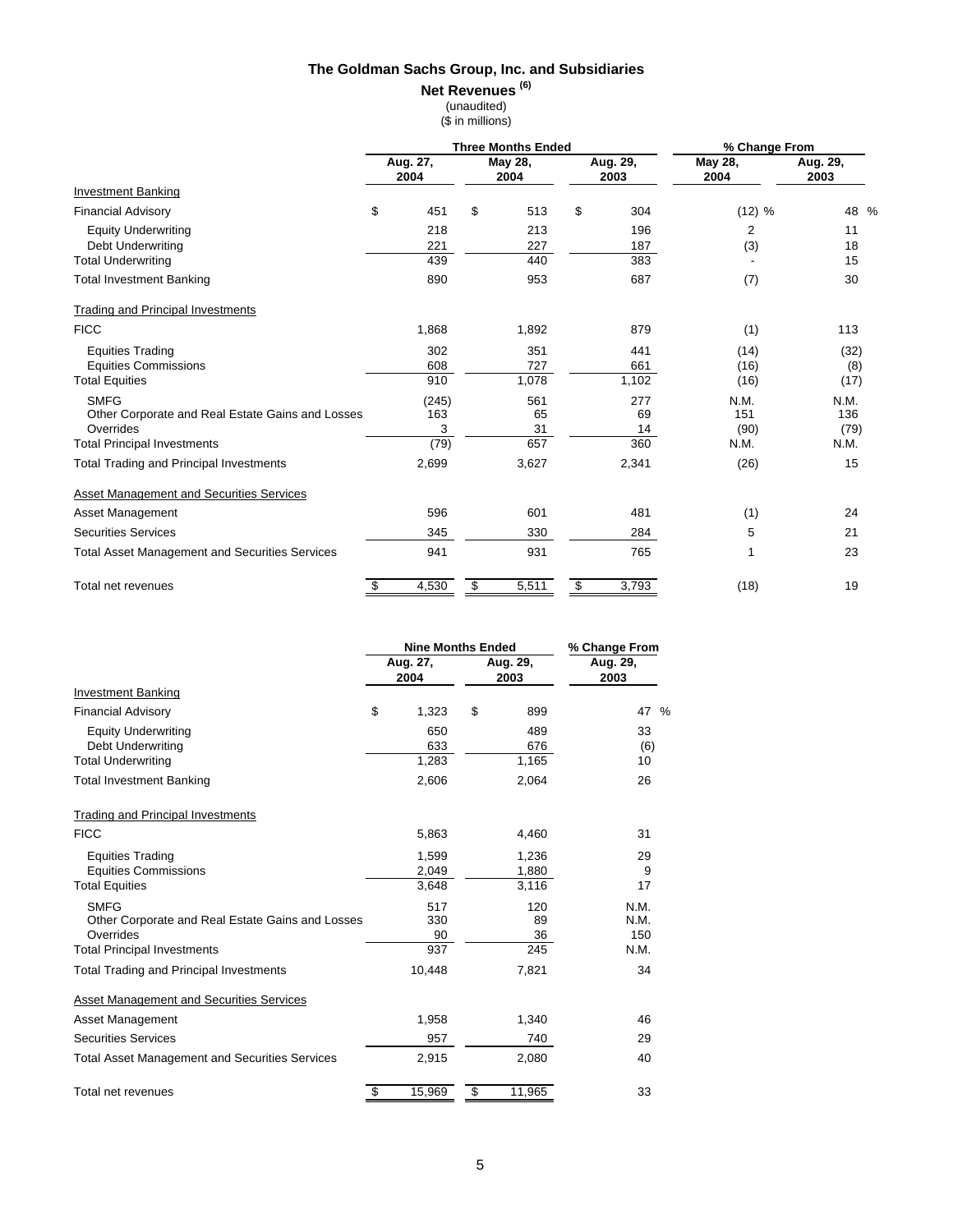## **Consolidated Statements of Earnings**

(unaudited)

|                                                       | <b>Three Months Ended</b> |                                                       |    |                 |    | % Change From    |                 |                  |
|-------------------------------------------------------|---------------------------|-------------------------------------------------------|----|-----------------|----|------------------|-----------------|------------------|
|                                                       |                           | Aug. 27,<br>2004                                      |    | May 28,<br>2004 |    | Aug. 29,<br>2003 | May 28,<br>2004 | Aug. 29,<br>2003 |
|                                                       |                           | (in millions, except per share amounts and employees) |    |                 |    |                  |                 |                  |
| Revenues                                              |                           |                                                       |    |                 |    |                  |                 |                  |
| Investment banking                                    | \$                        | 854                                                   | \$ | 928             | \$ | 592              | (8) %           | 44 %             |
| Trading and principal investments                     |                           | 2,424                                                 |    | 3,409           |    | 1,782            | (29)            | 36               |
| Asset management and securities services              |                           | 620                                                   |    | 629             |    | 500              | (1)             | 24               |
| Interest income                                       |                           | 2,905                                                 |    | 2,710           |    | 2,841            | 7               | $\overline{2}$   |
| Total revenues <sup>(6)</sup>                         |                           | 6,803                                                 |    | 7,676           |    | 5,715            | (11)            | 19               |
| Interest expense                                      |                           | 2,156                                                 |    | 2,038           |    | 1,922            | 6               | 12               |
| Cost of power generation (1)                          |                           | 117                                                   |    | 127             |    |                  | (8)             | N.M.             |
| Revenues, net of interest expense                     |                           |                                                       |    |                 |    |                  |                 |                  |
| and cost of power generation                          |                           | 4,530                                                 |    | 5,511           |    | 3,793            | (18)            | 19               |
| Operating expenses                                    |                           |                                                       |    |                 |    |                  |                 |                  |
| Compensation and benefits                             |                           | 2,264                                                 |    | 2,756           |    | 1,896            | (18)            | 19               |
| Amortization of employee initial public offering      |                           |                                                       |    |                 |    |                  |                 |                  |
| and acquisition awards                                |                           | 5                                                     |    | 15              |    | 19               | (67)            | (74)             |
| Brokerage, clearing and exchange fees                 |                           | 228                                                   |    | 252             |    | 218              | (10)            | 5                |
| Market development                                    |                           | 76                                                    |    | 76              |    | 62               |                 | 23               |
| Communications and technology                         |                           | 111                                                   |    | 120             |    | 119              | (8)             | (7)              |
| Depreciation and amortization                         |                           | 117                                                   |    | 121             |    | 130              | (3)             | (10)             |
| Amortization of identifiable intangible assets        |                           | 31                                                    |    | 31              |    | 40               |                 | (23)             |
| Occupancy                                             |                           | 157                                                   |    | 156             |    | 151              | 1               | 4                |
| Professional services and other                       |                           | 248                                                   |    | 244             |    | 178              | $\overline{2}$  | 39               |
| Total non-compensation expenses                       |                           | 968                                                   |    | 1,000           |    | 898              | (3)             | 8                |
| Total operating expenses                              |                           | 3,237                                                 |    | 3,771           |    | 2,813            | (14)            | 15               |
| Pre-tax earnings                                      |                           | 1,293                                                 |    | 1,740           |    | 980              | (26)            | 32               |
| Provision for taxes                                   |                           | 414                                                   |    | 553             |    | 303              | (25)            | 37               |
| Net earnings                                          | \$                        | 879                                                   | \$ | 1,187           | \$ | 677              | (26)            | 30               |
| Earnings per share                                    |                           |                                                       |    |                 |    |                  |                 |                  |
| Basic                                                 | \$                        | 1.80                                                  | \$ | 2.43            | \$ | 1.39             | (26)            | 29               |
| <b>Diluted</b>                                        |                           | 1.74                                                  |    | 2.31            |    | 1.32             | (25)            | 32               |
|                                                       |                           |                                                       |    |                 |    |                  |                 |                  |
| Average common shares outstanding                     |                           |                                                       |    |                 |    |                  |                 |                  |
| <b>Basic</b>                                          |                           | 489.2                                                 |    | 487.9           |    | 488.5            |                 |                  |
| <b>Diluted</b>                                        |                           | 505.0                                                 |    | 513.5           |    | 511.7            | (2)             | (1)              |
| Employees at period end (8)                           |                           | 20,347                                                |    | 19,533          |    | 19,476           | 4               | 4                |
| Ratio of compensation and benefits to<br>net revenues |                           | 50%                                                   |    | 50%             |    | 50%              |                 |                  |
|                                                       |                           |                                                       |    |                 |    |                  |                 |                  |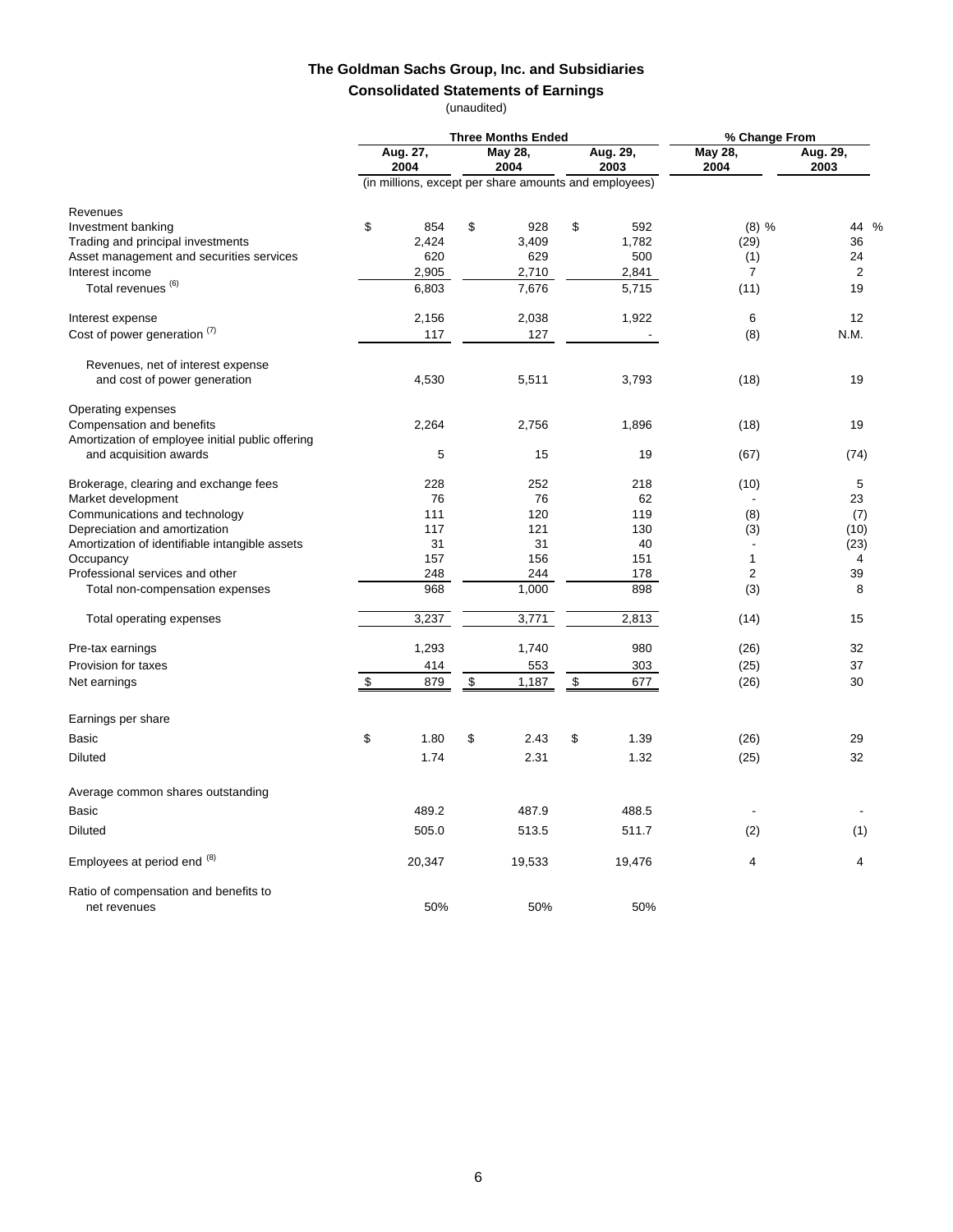# **Consolidated Statements of Earnings**

(unaudited)

|                                                                            |                                      | <b>Nine Months Ended</b>                | % Change From |                  |      |
|----------------------------------------------------------------------------|--------------------------------------|-----------------------------------------|---------------|------------------|------|
|                                                                            | Aug. 27,<br>Aug. 29,<br>2004<br>2003 |                                         |               | Aug. 29,<br>2003 |      |
|                                                                            |                                      | (in millions, except per share amounts) |               |                  |      |
| Revenues                                                                   |                                      |                                         |               |                  |      |
| Investment banking                                                         | \$                                   | 2,536                                   | \$            | 1,774            | 43 % |
| Trading and principal investments                                          |                                      | 9,652                                   |               | 6,298            | 53   |
| Asset management and securities services                                   |                                      | 2,036                                   |               | 1,382            | 47   |
| Interest income                                                            |                                      | 8,160                                   |               | 8,340            | (2)  |
| Total revenues <sup>(6)</sup>                                              |                                      | 22,384                                  |               | 17,794           | 26   |
| Interest expense                                                           |                                      | 6,067                                   |               | 5,829            | 4    |
| Cost of power generation (7)                                               |                                      | 348                                     |               |                  | N.M. |
| Revenues, net of interest expense                                          |                                      |                                         |               |                  |      |
| and cost of power generation                                               |                                      | 15,969                                  |               | 11,965           | 33   |
| Operating expenses                                                         |                                      |                                         |               |                  |      |
| Compensation and benefits                                                  |                                      | 7,984                                   |               | 5,982            | 33   |
| Amortization of employee initial public offering<br>and acquisition awards |                                      | 51                                      |               | 102              | (50) |
| Brokerage, clearing and exchange fees                                      |                                      | 713                                     |               | 608              | 17   |
| Market development                                                         |                                      | 214                                     |               | 181              | 18   |
| Communications and technology                                              |                                      | 343                                     |               | 355              | (3)  |
| Depreciation and amortization                                              |                                      | 373                                     |               | 426              | (12) |
| Amortization of identifiable intangible assets                             |                                      | 94                                      |               | 118              | (20) |
| Occupancy                                                                  |                                      | 483                                     |               | 551              | (12) |
| Professional services and other                                            |                                      | 752                                     |               | 606              | 24   |
| Total non-compensation expenses                                            |                                      | 2,972                                   |               | 2,845            | 4    |
| Total operating expenses                                                   |                                      | 11,007                                  |               | 8,929            | 23   |
| Pre-tax earnings                                                           |                                      | 4,962                                   |               | 3,036            | 63   |
| Provision for taxes                                                        |                                      | 1,603                                   |               | 1,002            | 60   |
| Net earnings                                                               | \$                                   | 3,359                                   | \$            | 2,034            | 65   |
| Earnings per share                                                         |                                      |                                         |               |                  |      |
| Basic                                                                      | \$                                   | 6.86                                    | \$            | 4.17             | 65   |
| <b>Diluted</b>                                                             |                                      | 6.56                                    |               | 3.98             | 65   |
| Average common shares outstanding                                          |                                      |                                         |               |                  |      |
| Basic                                                                      |                                      | 489.7                                   |               | 487.9            |      |
| <b>Diluted</b>                                                             |                                      | 511.8                                   |               | 511.3            |      |
| Ratio of compensation and benefits to                                      |                                      |                                         |               |                  |      |
| net revenues                                                               |                                      | 50%                                     |               | 50%              |      |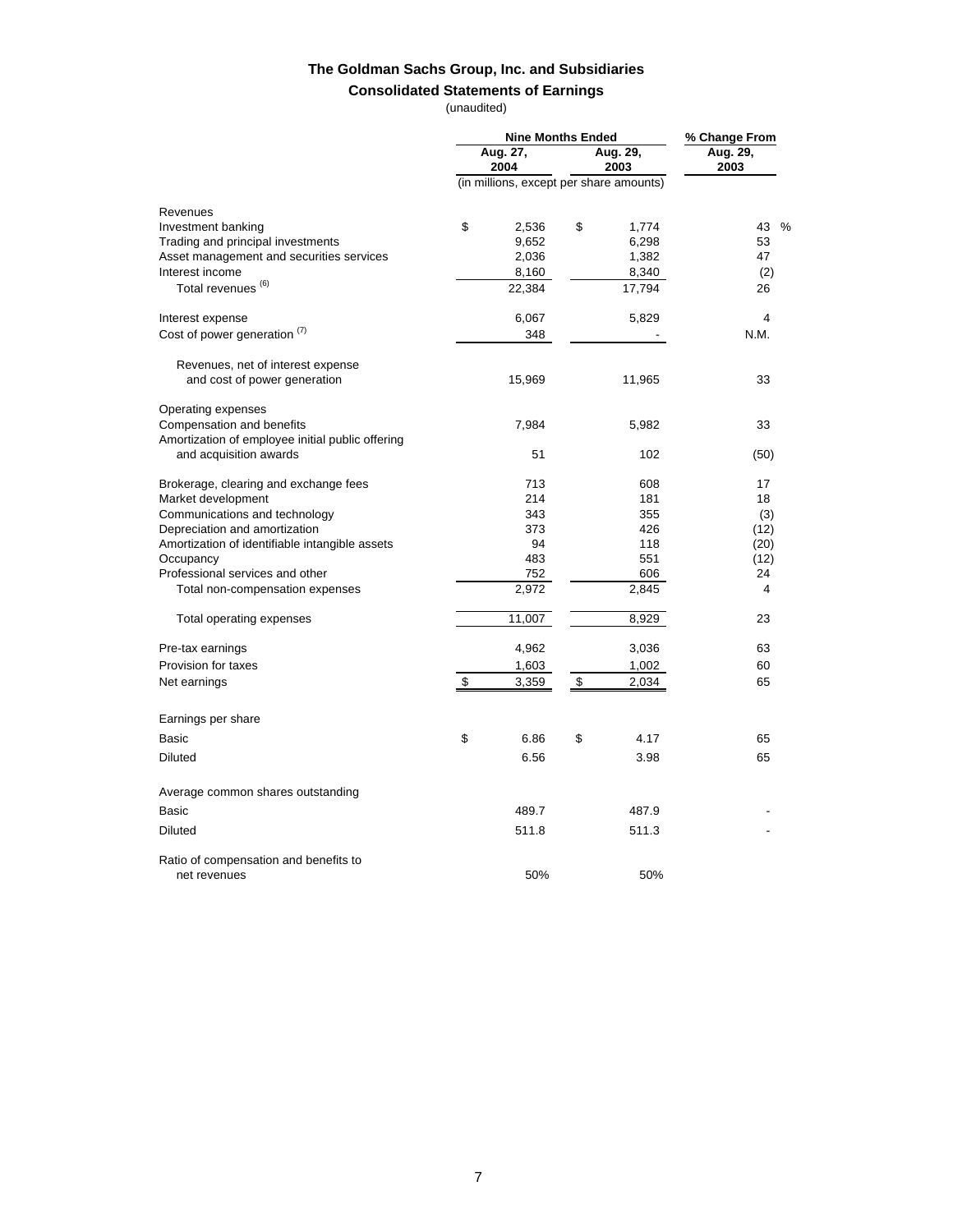# **Average Daily VaR (9)**

(unaudited) (\$ in millions)

|                                        | <b>Three Months Ended</b> |                  |                 |      |                  |      |  |  |  |
|----------------------------------------|---------------------------|------------------|-----------------|------|------------------|------|--|--|--|
| <b>Risk Categories</b>                 |                           | Aug. 27,<br>2004 | May 28,<br>2004 |      | Aug. 29,<br>2003 |      |  |  |  |
| Interest rates                         | \$                        | 39               | \$              | 37   | \$               | 47   |  |  |  |
| Equity prices                          |                           | 31               |                 | 37   |                  | 24   |  |  |  |
| Currency rates                         |                           | 20               |                 | 20   |                  | 14   |  |  |  |
| Commodity prices                       |                           | 23               |                 | 15   |                  | 19   |  |  |  |
| Diversification effect <sup>(10)</sup> |                           | (43)             |                 | (40) |                  | (40) |  |  |  |
| Firmwide                               |                           | 70               |                 | 69   |                  | 64   |  |  |  |

#### $\star$   $\star$   $\star$

## **Assets Under Management (11)**

(unaudited)

(\$ in billions)

|                           | As of            |  |                 |     |                  | % Change From   |                  |  |
|---------------------------|------------------|--|-----------------|-----|------------------|-----------------|------------------|--|
|                           | Aug. 31,<br>2004 |  | May 31,<br>2004 |     | Aug. 31,<br>2003 | May 31,<br>2004 | Aug. 31,<br>2003 |  |
| Money markets             | 95               |  | 92              | \$. | 93               | $3 \frac{9}{6}$ | $2\%$            |  |
| Fixed income and currency | 130              |  | 123             |     | 111              | 6               | 17               |  |
| Equity                    | 113              |  | 114             |     | 96               | (1)             | 18               |  |
| Alternative investments   | 88               |  | 86              |     | 65               | ◠               | 35               |  |
| Total                     | 426              |  | 415             |     | 365              | 3               | 17               |  |

|                                          | <b>Three Months Ended</b> |                  |    |                 |   |                  |  |
|------------------------------------------|---------------------------|------------------|----|-----------------|---|------------------|--|
|                                          |                           | Aug. 31,<br>2004 |    | May 31,<br>2004 |   | Aug. 31,<br>2003 |  |
| Balance, beginning of period             | \$                        | 415              | \$ | 412             | S | 346              |  |
| Net asset inflows / (outflows)           |                           |                  |    |                 |   |                  |  |
| Money markets                            |                           | 3                |    | (1)             |   | 2                |  |
| Fixed income and currency                |                           | 3                |    |                 |   | 5                |  |
| Equity                                   |                           |                  |    |                 |   | 5                |  |
| Alternative investments                  |                           | 4                |    | 5               |   | 2                |  |
| Total net asset inflows / (outflows)     |                           | 10               |    | 9               |   | 14               |  |
| Net market appreciation / (depreciation) |                           |                  |    | (6)             |   | 5                |  |
| Balance, end of period                   |                           | 426              | \$ | 415             |   | 365              |  |

#### $\star$   $\star$   $\star$

**Principal Investments** (unaudited)

(\$ in millions)

| As of August 27, 2004 |       |           |     |                    |       |  |  |
|-----------------------|-------|-----------|-----|--------------------|-------|--|--|
|                       |       |           |     |                    | Total |  |  |
| \$                    | 844   | S         | 690 | \$                 | 1,534 |  |  |
|                       | 240   |           | 46  |                    | 286   |  |  |
|                       | 1,084 |           | 736 |                    | 1,820 |  |  |
|                       | 2,132 |           | ٠   |                    | 2,132 |  |  |
|                       | 3.216 |           | 736 | J.                 | 3.952 |  |  |
|                       |       | Corporate |     | <b>Real Estate</b> |       |  |  |